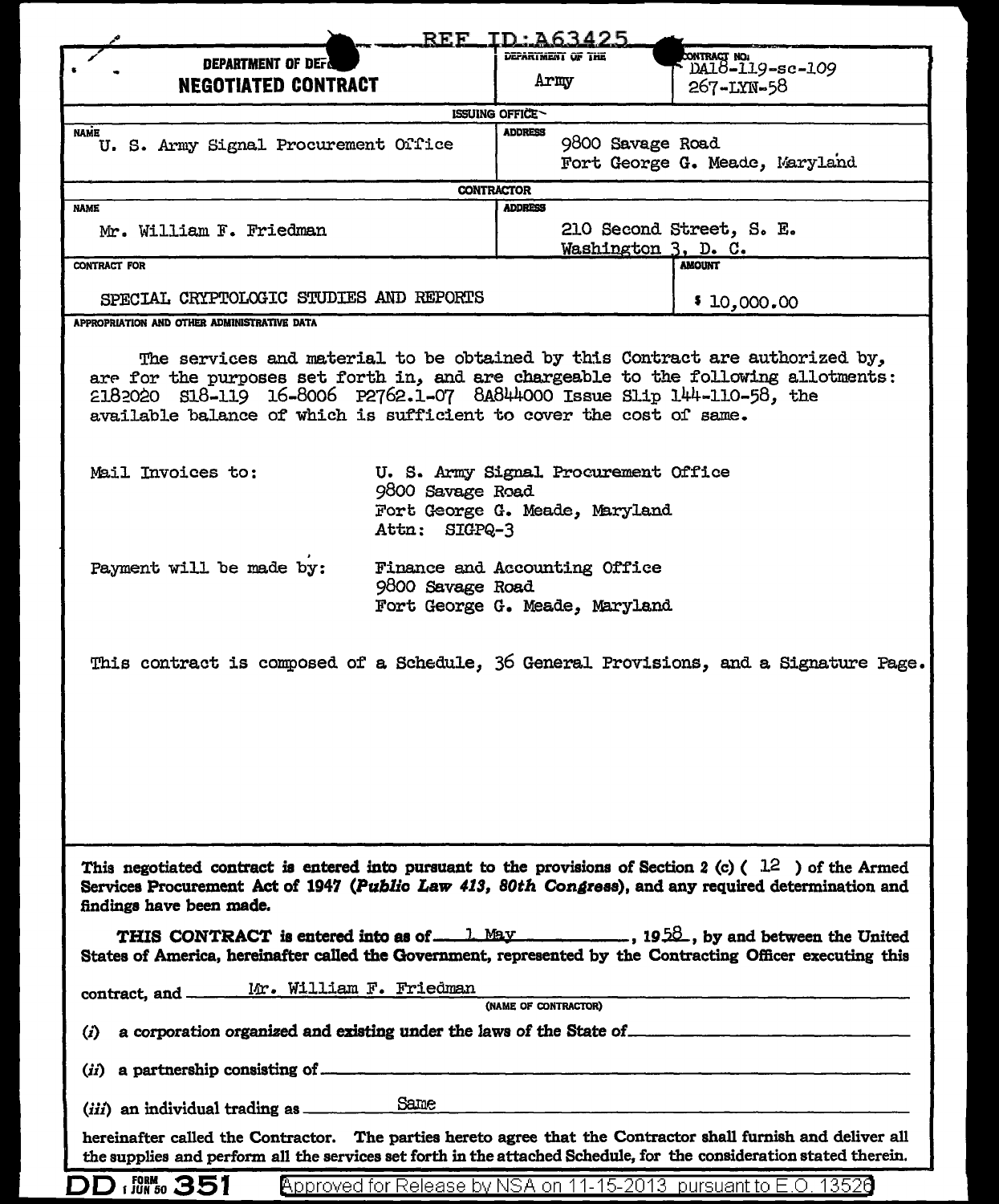#### REF ID:A63425

**Contract DA18-119-sc-109 SCHEDULE 1** 1

ARTICIE I - SCOPE OF WORK

a. The Contractor, as an independent contractor, shall furnish all services and supplies, perform the necessary research, compile pertinent data and shall do all other things necessary to complete the following projects:

- (1) Project 1: Prepare a manuscript of the text for a series of six  $(6)$ lessons containing unclassified data designed for the technical orientation of new NSA employees. .Basic outline of lectures is shown. in Paragraph b. ·
- (2) Project 2: Prepare a set of' photographic negatives and prints to accompany the manuscript called for under Project  $I<sub>f</sub>$  and which shall. serve as illustrative material for the data contained in those-lessons.
- (3) Project 3: Prepare a set of lantern slides for use in connection with  $\mathbf{l}^{1/2}$ a series of six lectures, which shall be based upon and coordinated with the six lessons called for under Project l.
- $(4)$  Project 4: Prepare a voice recording of the six lectures, each approximately 50 minutes in length, the lectures to be based upon the materials called for under Projects 1, 2 and 3.

b. The basic outline of the six lessons and lectures outlined in paragraph  $a''$ should provide:

- (1) Basic terminology and an account of cryptology from the earliest days of' the invention and a development of secret writing, and devices or means for secret commnnication, and of' means and methods of solving such writings, devices, and means for secret communications.
- (2) Cryptology in the 15th and 16th Centuries.
- $(3)$  Cryptology (American and British) during the period of the American Revolution and the period thereafter up to the time of the U.S. War Between the States (Civil War).
- (4) Cryptology (Federal and Confederate) during the Civil War.
- ( 5) Cryptology in the period from the end of the Civil War to the end of World War I.
- (6) Cryptology in the period from the end of World War I to the end of' World War II (Unclassified material only).

c. All work shall conform to the standards established by Article III.

d. Reports - The Contractor shall furnish six  $(6)$  bi-monthly reports outlining progress of' the work. These reports shall be submtted Within ten (10) days following the period being reported.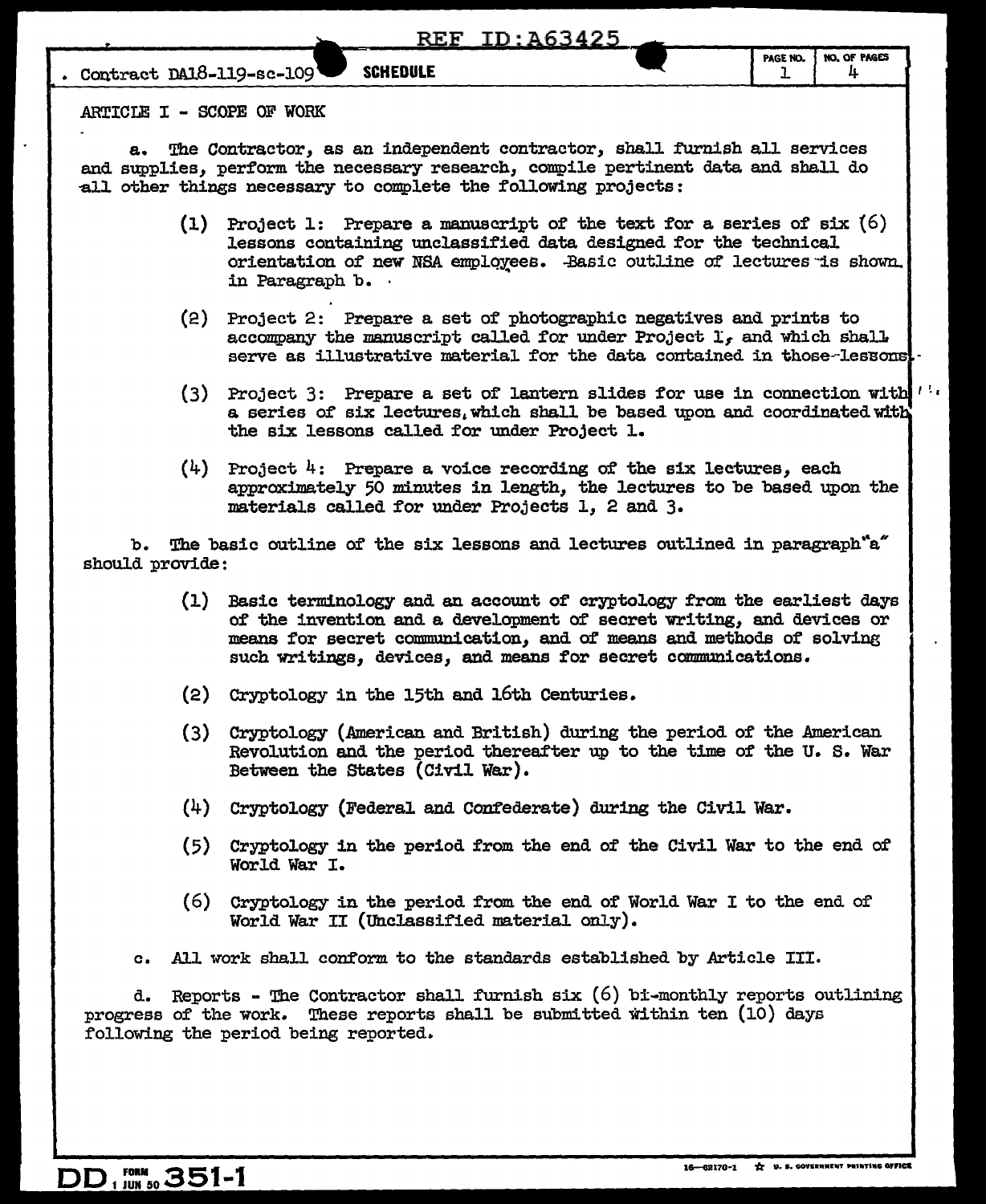### ARTICIE II - DELIVERY

The Contractor shall deliver, not later than 1 May 1959, the completed work required herein to the Director of Training, National Security Agency,; however, the -Government may at its discretion extend the date of delivery for good cause shown. Reports required by Article I d, above, will be delivered to the Director of Training National Security Agency.

## ARTICLE III - INSPECTION AND APPROVAL

At least 30 days prior to the date set for delivery in Article II, the Contractor shall submit to the Contracting Officer, or the Director of Training, NSA (the duly authorized representative of the Contracting Officer), the completed manuscript or other work called for in Article I for approval and inspection as to its compliance with the standards set forth herein. If the work, in the opinion of the Contracting Officer or his duly authorized representative, meets the required standards and is otherwise satisfactory as to coverage and content, it shall be approved. If the work, in the opinion of the Contracting Officer or his duly authorized representative, does not meet the required standards or is otherwise unsatisfactory as to coverage and content, the Contractor shall make such changes, corrections, additions or deletions as are necessary to meet the required standards and to produce satisfactory work.

### ARTICLE IV - COPYRIGHT (ASPR 9-204)

(a) The Contractor agrees that all material forming the subject matter of this contract and first produced in the performance of this contract shall be the so property of the Government, and may not be published or reproduced, in whole or in part, or in any manner or form, other than by the Government or with its express consent. The Contractor further agrees that no right at common law or in equity she.ll be asserted and no claim to copyright by statute shall be established by the Contractor in any material first produced in the performance of this contract.

(b) The Contractor agrees to grant and does hereby grant to the Government a royalty-free, nonexclusive and irrevocable license  $(1)$  to publish, translate, reproduce, use and dispose of, in any manner, any and all copyrighted or copyrightable material not first produced or composed in the performance of this contract but whic is incorporated in the material furnished under the contract; and (ii) to authorize others so to do.

( c) The Contractor agrees to indemnify and save and hold harmless the Government, its officers, agents and employees acting within the scope of their official duties against any liability, including costs and expenses, for  $(i)$  violation of proprietary rights, copyright or right of privacy, arising out of the reproduction use er disposition of any copyrighted or copyrightable material furnished under this contract, or (ii) based upon any libelous or other unlawful matter contained in said material.

# ARTICIB V - COMPENSATION

a. The Government will pay to the Contractor the sum oi' Ten Thousand Dollars and no cents  $(\$10,000.00)$  for all of the supplies and services furnished in accordance with the provisions of this contract.

b. Payment to the Contractor shall be made as follows: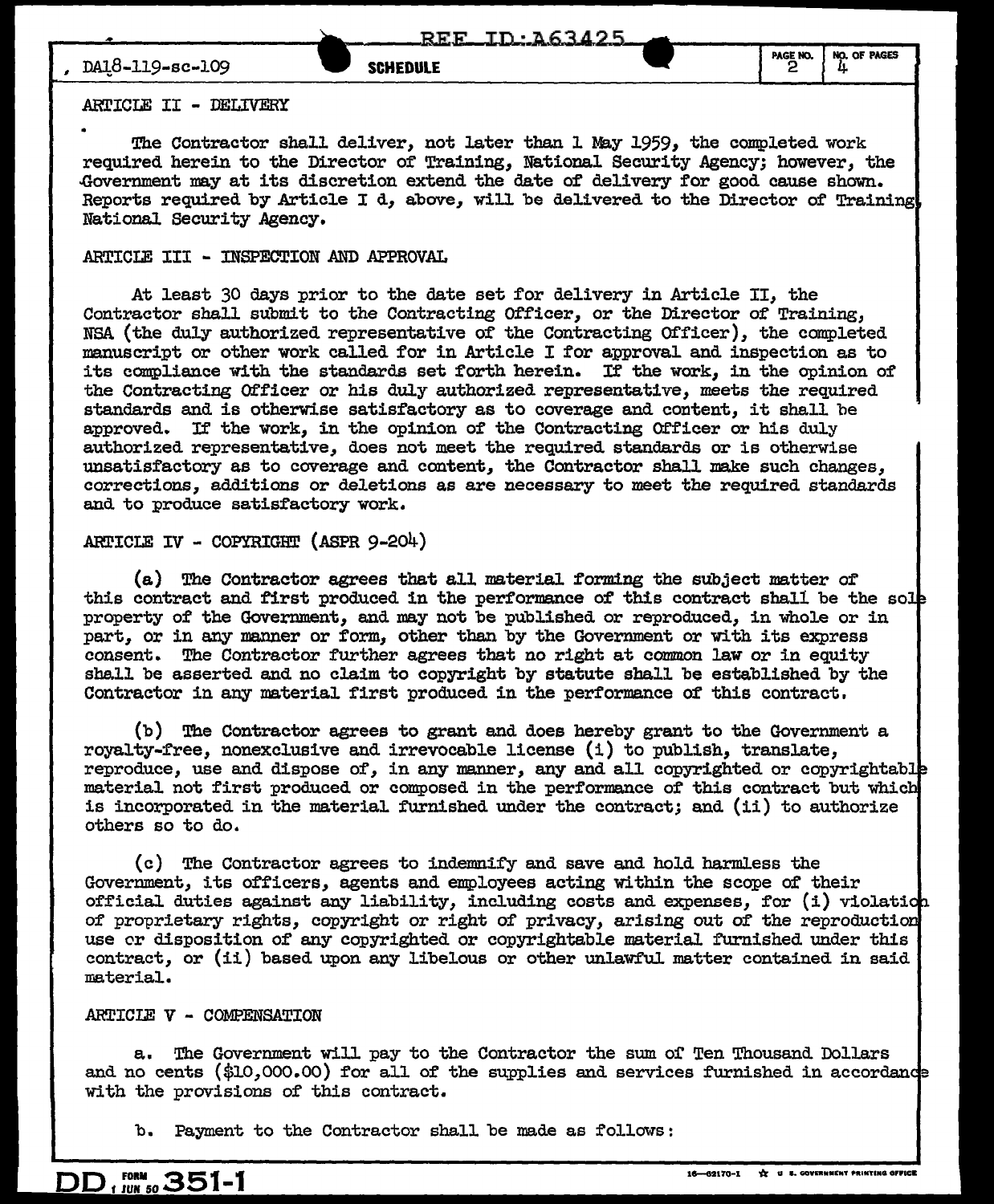Article V (Cont'd)

- $(i)$  one Thousand Dollars and No Cents  $(\text{\$1,000.00})$  shall be paid upon receipt and acceptance of each of the six  $(6)$  bi-monthly Progress Reports required by Article I d.
- (ii) The balance of the contract price shall be paid upon submission by the Contractor and approval by the Contracting Officer or his duly authorized representative of the complete work required by Article I hereof.

c. Any and all progress payments made hereunder shall be secured, when made, by a lien in favor of the Government upon the Work contracted for on account of all payments so made and on all material and other property acquired for or allocated to the performance of this contract, except to the extent that the Government, by virtue of any other provision Of this contract, or otherwise, shall have valid title to such articles, things, materials, or other property as against other creditors of the Contractor. Any lien provided for by virtue of this Article is paramount to all other liens under the provision of an Act approved August 22, 1911 (Pub. No. 41, 62d Cong.; 37 stat. 32; 34 u.s.c. sec. 582).

d. Payments of all sums specified in this Article V shall be made upon submission by the Contractor of proper invoices to the Contracting Officer for certification that the supplies and services covered have been received and transmitted to the Fiscal Officer for preparation of public vouchers and payments.

e. In the event of the death of the Contractor prior to the completion of this contract or of a disability rendering him unable to complete the performance of the contract, the Government will pay to the Contractor's estate, in the event of his death, or to the Contractor, in the event of his disability, such further portion of the contract price which, plus payments previously made, represents the fair value of the performance rendered by the Contractor up to the time his performance ceased. The sum to be paid to the Contractor shall be mutually agreed upon between the Contracting Qf'ficer and the Contractor, or his duJ.y authorized representative, and failure to agree upon such sum shall be a dispute concerning a question of fact, within the meaning of the article of this contract entitled "Disputes".

f. Upon written approval by the Contracting Officer, or his duly authorized representative, prior to commencement of the travel involved, (i) the contractor is authorized payment for actual transportation cost and per diem allowance, not to exceed  $$9.00$  per day, incurred from the time of departure from the Contractor's residence at Washington, D. c., to his destination outside of the Washington, D. c. area and return and (ii) the contractor may be authorized to travel by Government transportation within or without the continental United States. Reimbursement f'or travel expenses incurred by the Contractor will. require the provision of additional funds to this contract and the execution of a Supplemental Agreement to provide therefor.